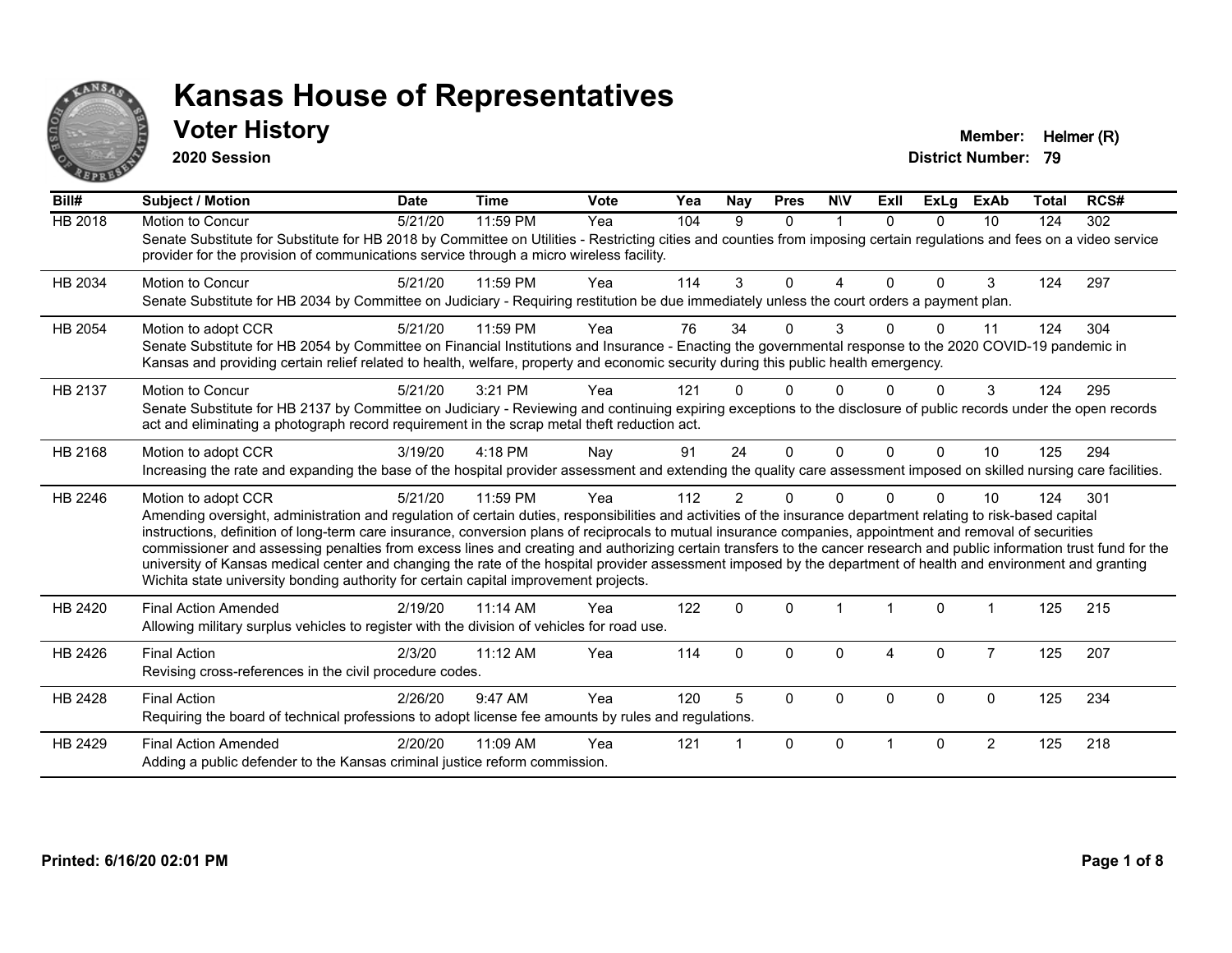

#### **Voter History Member:** Helmer (R)

**2020 Session**

| Bill#          | <b>Subject / Motion</b>                                                                                                                                                                                     | <b>Date</b> | <b>Time</b> | <b>Vote</b> | Yea | <b>Nay</b>   | <b>Pres</b>  | <b>NIV</b>  | ExII                 | <b>ExLg</b> | <b>ExAb</b>    | <b>Total</b> | RCS# |
|----------------|-------------------------------------------------------------------------------------------------------------------------------------------------------------------------------------------------------------|-------------|-------------|-------------|-----|--------------|--------------|-------------|----------------------|-------------|----------------|--------------|------|
| <b>HB 2432</b> | <b>Final Action Amended</b>                                                                                                                                                                                 | 2/20/20     | 11:10 AM    | Yea         | 122 | 0            | $\mathbf{0}$ | $\Omega$    |                      | 0           | 2              | 125          | 219  |
|                | Creating the Kansas pesticide waste disposal program and allowing up to \$50,000 to be transferred annually from the Kansas agricultural remediation fund to a new<br>Kansas pesticide waste disposal fund. |             |             |             |     |              |              |             |                      |             |                |              |      |
| HB 2438        | <b>Final Action</b>                                                                                                                                                                                         | 2/26/20     | 9:48 AM     | Yea         | 125 | $\Omega$     | $\Omega$     | $\Omega$    | $\Omega$             | $\Omega$    | $\mathbf{0}$   | 125          | 235  |
|                | Allowing certain exceptions to the confidentiality of state child death review board documents.                                                                                                             |             |             |             |     |              |              |             |                      |             |                |              |      |
| <b>HB 2447</b> | <b>Final Action Amended</b>                                                                                                                                                                                 | 2/20/20     | 11:16 AM    | Nay         | 83  | 39           | $\mathbf{0}$ | $\Omega$    | $\blacktriangleleft$ | $\Omega$    | $\overline{2}$ | 125          | 220  |
|                | Changing how two-way electronic audio-visual communication is used in courts.                                                                                                                               |             |             |             |     |              |              |             |                      |             |                |              |      |
| <b>HB 2448</b> | <b>Final Action Amended</b>                                                                                                                                                                                 | 2/19/20     | 11:15 AM    | Yea         | 98  | 25           | $\mathbf 0$  | $\mathbf 0$ | $\mathbf 1$          | 0           | $\mathbf{1}$   | 125          | 216  |
|                | Changing penalties for crimes related to motor vehicles.                                                                                                                                                    |             |             |             |     |              |              |             |                      |             |                |              |      |
| HB 2449        | <b>Final Action</b>                                                                                                                                                                                         | 2/20/20     | 11:17 AM    | Yea         | 99  | 23           | $\mathbf{0}$ | $\Omega$    | $\blacktriangleleft$ | $\Omega$    | $\overline{2}$ | 125          | 221  |
|                | Changing the requirements for board of indigents' defense services appointments.                                                                                                                            |             |             |             |     |              |              |             |                      |             |                |              |      |
| HB 2451        | <b>Final Action</b>                                                                                                                                                                                         | 2/20/20     | 11:18 AM    | Yea         | 122 | $\Omega$     | $\mathbf 0$  | $\Omega$    | $\blacktriangleleft$ | $\Omega$    | $\overline{2}$ | 125          | 222  |
|                | Amending Kansas department of agriculture division of animal health license, permit and registration renewal deadlines.                                                                                     |             |             |             |     |              |              |             |                      |             |                |              |      |
| HB 2452        | <b>Final Action</b>                                                                                                                                                                                         | 2/26/20     | 9:49 AM     | Yea         | 125 | $\Omega$     | $\Omega$     | $\Omega$    | $\Omega$             | 0           | $\mathbf 0$    | 125          | 236  |
|                | Creating the Kansas reading readiness act.                                                                                                                                                                  |             |             |             |     |              |              |             |                      |             |                |              |      |
| HB 2454        | <b>Final Action Amended</b>                                                                                                                                                                                 | 2/19/20     | 11:17 AM    | Yea         | 114 | 9            | $\mathbf{0}$ | $\Omega$    |                      | $\Omega$    | $\overline{1}$ | 125          | 217  |
|                | Self-storage unit rentals; sales and towing of property for nonpayment of rent or abandonment; contractual value of property.                                                                               |             |             |             |     |              |              |             |                      |             |                |              |      |
| HB 2456        | <b>Final Action</b>                                                                                                                                                                                         | 2/26/20     | 9:50 AM     | Yea         | 124 |              | $\Omega$     | $\Omega$    | $\Omega$             | $\Omega$    | $\mathbf{0}$   | 125          | 237  |
|                | Clarifying the definition of the term "possession" in the Kansas criminal code.                                                                                                                             |             |             |             |     |              |              |             |                      |             |                |              |      |
| HB 2462        | <b>Final Action</b>                                                                                                                                                                                         | 2/26/20     | 9:51 AM     | Yea         | 125 | $\mathbf{0}$ | $\mathbf{0}$ | $\Omega$    | $\mathbf{0}$         | $\Omega$    | $\mathbf{0}$   | 125          | 238  |
|                | Updating provisions related to the Kansas department of agriculture division of conservation.                                                                                                               |             |             |             |     |              |              |             |                      |             |                |              |      |
| HB 2463        | <b>Final Action Amended</b>                                                                                                                                                                                 | 2/26/20     | 9:52 AM     | Yea         | 125 | $\mathbf 0$  | $\Omega$     | $\mathbf 0$ | $\Omega$             | $\Omega$    | $\mathbf{0}$   | 125          | 239  |
|                | Amending the Kansas pesticide law's licensure requirements and the Kansas chemigation safety law's permittee requirements.                                                                                  |             |             |             |     |              |              |             |                      |             |                |              |      |
| HB 2464        | <b>Final Action Amended</b>                                                                                                                                                                                 | 2/26/20     | 9:53 AM     | Yea         | 121 | 4            | $\Omega$     | $\Omega$    | $\Omega$             | $\Omega$    | $\mathbf{0}$   | 125          | 240  |
|                | Updating egg repacking requirements for retailers.                                                                                                                                                          |             |             |             |     |              |              |             |                      |             |                |              |      |
| HB 2466        | <b>Final Action</b>                                                                                                                                                                                         | 2/10/20     | 11:10 AM    | Yea         | 118 |              | 0            |             | $\overline{2}$       | $\Omega$    | 3              | 125          | 212  |
|                | Enacting the Kansas taxpayer protection act; requiring the signature and tax identification number of paid tax return preparers on income tax returns; authorizing                                          |             |             |             |     |              |              |             |                      |             |                |              |      |
|                | actions to enjoin paid tax return preparers from engaging in certain conduct.                                                                                                                               |             |             |             |     |              |              |             |                      |             |                |              |      |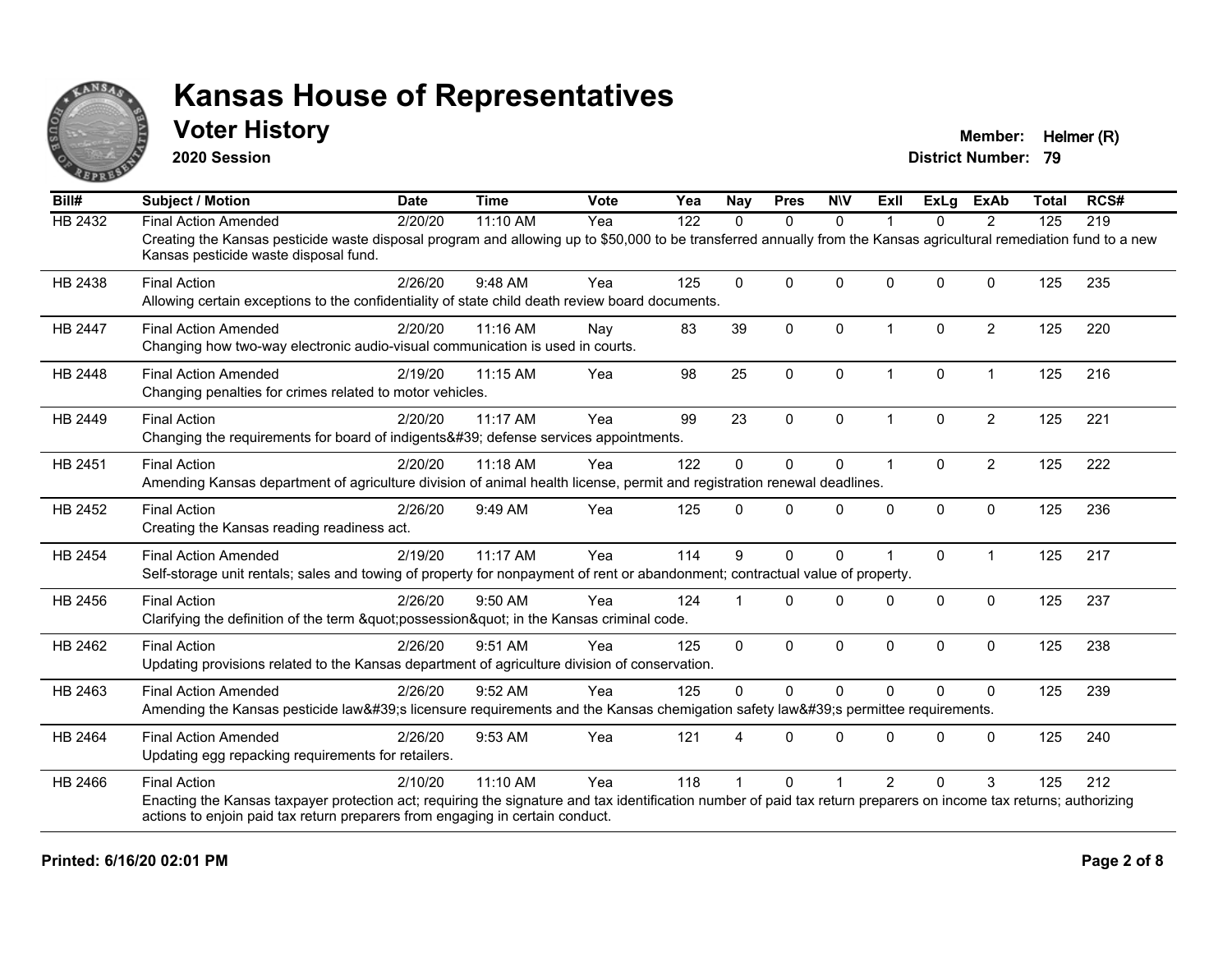

### **Voter History Member: Helmer (R)**

**2020 Session**

| Bill#          | <b>Subject / Motion</b>                                                                                                                                             | <b>Date</b> | <b>Time</b> | Vote | Yea | <b>Nay</b>     | <b>Pres</b>  | <b>NIV</b>   | ExII                 | ExLa           | <b>ExAb</b>    | <b>Total</b> | RCS# |
|----------------|---------------------------------------------------------------------------------------------------------------------------------------------------------------------|-------------|-------------|------|-----|----------------|--------------|--------------|----------------------|----------------|----------------|--------------|------|
| HB 2467        | <b>Final Action Amended</b>                                                                                                                                         | 2/7/20      | 4:10 PM     | Yea  | 105 | 15             | $\mathbf{0}$ | 3            | $\Omega$             | $\overline{2}$ | 0              | 125          | 211  |
|                | Removing the spousal exception from sexual battery and requiring a domestic violence offender assessment on a first conviction of domestic battery.                 |             |             |      |     |                |              |              |                      |                |                |              |      |
| HB 2469        | <b>Final Action Amended</b>                                                                                                                                         | 2/26/20     | 9:54 AM     | Yea  | 120 | 5              | $\Omega$     | $\Omega$     | 0                    | $\Omega$       | $\mathbf{0}$   | 125          | 241  |
|                | Extending terminal medical release to inmates in the custody of the department of corrections with a condition likely to cause death within 120 days.               |             |             |      |     |                |              |              |                      |                |                |              |      |
| HB 2470        | <b>Final Action</b>                                                                                                                                                 | 2/26/20     | $9:55$ AM   | Yea  | 125 | $\Omega$       | $\Omega$     | $\Omega$     | $\Omega$             | $\Omega$       | $\Omega$       | 125          | 242  |
|                | Clarifying jurisdiction and supervision of offenders in a certified drug abuse treatment program.                                                                   |             |             |      |     |                |              |              |                      |                |                |              |      |
| HB 2479        | <b>Final Action</b>                                                                                                                                                 | 2/26/20     | $9:56$ AM   | Yea  | 125 | $\Omega$       | $\mathbf{0}$ | $\mathbf{0}$ | $\Omega$             | $\Omega$       | $\mathbf{0}$   | 125          | 243  |
|                | Codifying the NAIC corporate governance model regulation into statute.                                                                                              |             |             |      |     |                |              |              |                      |                |                |              |      |
| HB 2480        | <b>Final Action</b>                                                                                                                                                 | 2/26/20     | 9:57 AM     | Yea  | 125 | $\Omega$       | $\Omega$     | $\Omega$     | $\Omega$             | $\Omega$       | $\Omega$       | 125          | 244  |
|                | Updating the definition of long-term care insurance contained in the long-term care insurance act.                                                                  |             |             |      |     |                |              |              |                      |                |                |              |      |
| <b>HB 2487</b> | <b>Emergency Final Action</b>                                                                                                                                       | 2/26/20     | 4:22 PM     | Nay  | 118 | $\overline{7}$ | 0            | $\mathbf{0}$ | $\Omega$             | $\Omega$       | $\Omega$       | 125          | 262  |
|                | Including emotional disability rather than emotional disturbance in the definitions of "children with disabilities" and "individuals with disabilities. "           |             |             |      |     |                |              |              |                      |                |                |              |      |
| HB 2490        | <b>Final Action</b>                                                                                                                                                 | 3/12/20     | 11:21 AM    | Yea  | 118 | $\overline{2}$ | $\Omega$     | $\mathbf{0}$ |                      | $\Omega$       | 4              | 125          | 276  |
|                | Kansas corporation NOL carryforward extension.                                                                                                                      |             |             |      |     |                |              |              |                      |                |                |              |      |
| HB 2495        | <b>Final Action</b>                                                                                                                                                 | 2/26/20     | 9:58 AM     | Yea  | 125 | $\Omega$       | $\Omega$     | $\mathbf{0}$ | $\Omega$             | $\Omega$       | $\mathbf{0}$   | 125          | 245  |
|                | Authorizing the crime victims compensation board to waive application time restrictions for a victim of a sexually violent crime to receive compensation for mental |             |             |      |     |                |              |              |                      |                |                |              |      |
|                | health counseling.                                                                                                                                                  |             |             |      |     |                |              |              |                      |                |                |              |      |
| HB 2496        | <b>Final Action</b>                                                                                                                                                 | 2/26/20     | 9:59 AM     | Yea  | 125 | $\Omega$       | $\Omega$     | $\Omega$     | 0                    | $\Omega$       | $\mathbf{0}$   | 125          | 246  |
|                | Authorizing court services officers and community corrections officers to provide a certification of identification to offenders.                                   |             |             |      |     |                |              |              |                      |                |                |              |      |
| HB 2500        | <b>Emergency Final Action Amended</b>                                                                                                                               | 2/20/20     | 11:48 AM    | Yea  | 122 | 0              | $\Omega$     | $\Omega$     |                      | $\Omega$       | $\overline{2}$ | 125          | 226  |
|                | Amending the Kansas power of attorney act regarding the form of a power of attorney and the duties of third parties relying and acting on a power of attorney.      |             |             |      |     |                |              |              |                      |                |                |              |      |
| HB 2501        | <b>Final Action Amended</b>                                                                                                                                         | 2/20/20     | 11:19 AM    | Yea  | 119 | 3              | $\Omega$     | $\Omega$     | $\blacktriangleleft$ | $\Omega$       | $\overline{2}$ | 125          | 223  |
|                | Allowing salvage vehicle pools to apply for ownership documents for vehicles that are disclaimed by insurance companies.                                            |             |             |      |     |                |              |              |                      |                |                |              |      |
| HB 2503        | <b>Final Action Amended</b>                                                                                                                                         | 2/26/20     | 10:00 AM    | Yea  | 125 | $\Omega$       | $\Omega$     | $\Omega$     | $\Omega$             | $\Omega$       | $\Omega$       | 125          | 247  |
|                | Authorizing the transfer of \$268,412,000 from the state general fund to the KPERS fund during fiscal year 2020 and eliminating certain level-dollar employer       |             |             |      |     |                |              |              |                      |                |                |              |      |
|                | contribution payments.                                                                                                                                              |             |             |      |     |                |              |              |                      |                |                |              |      |
| <b>HB 2506</b> | <b>EFA Sub Bill Amended</b>                                                                                                                                         | 2/26/20     | 4:26 PM     | Yea  | 123 | $\mathfrak{p}$ | $\Omega$     | $\Omega$     | 0                    | $\Omega$       | $\Omega$       | 125          | 265  |
|                | Expanding the military spouse and servicemember's expedited licensure law to certain other license, certificate or registration applicants.                         |             |             |      |     |                |              |              |                      |                |                |              |      |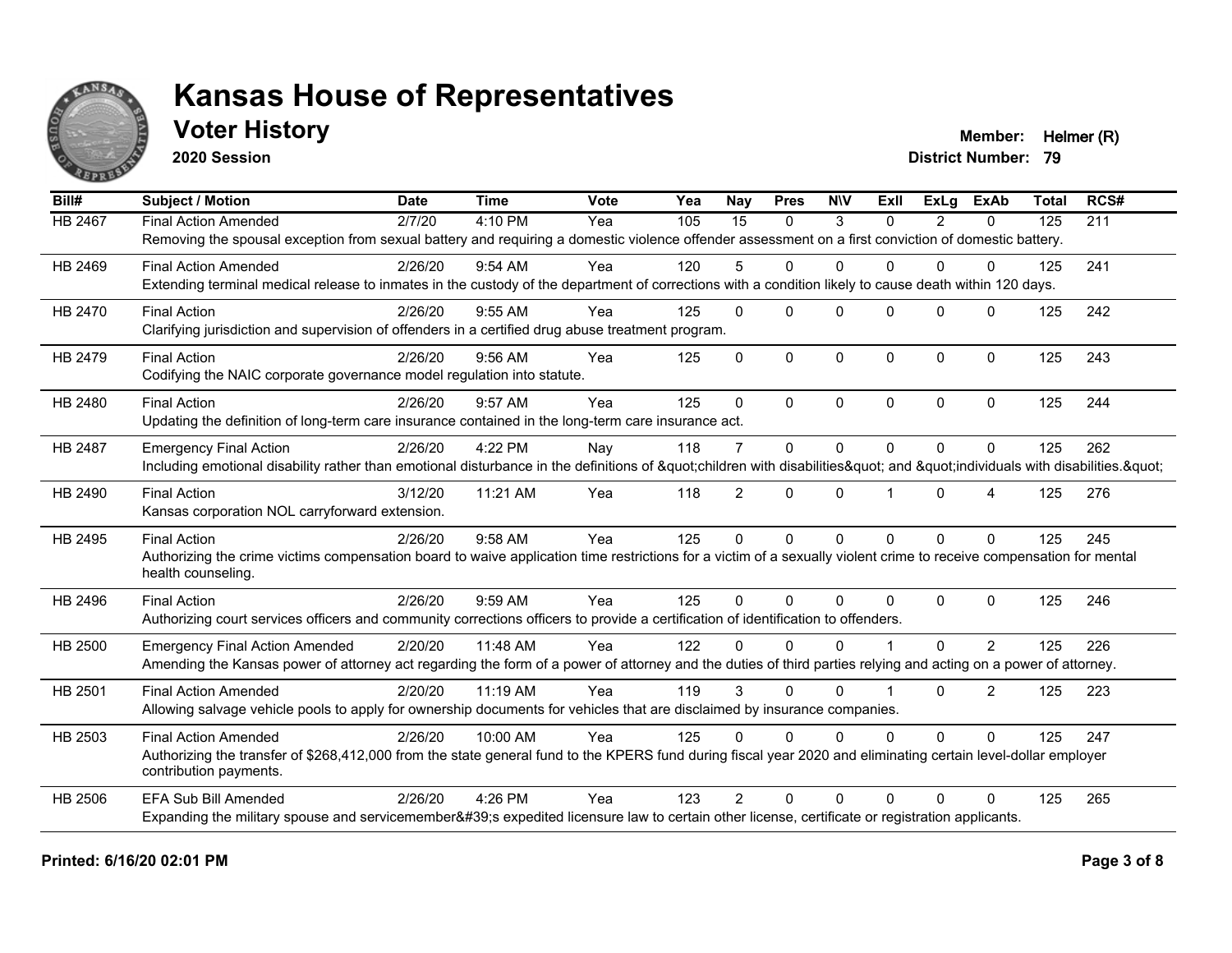

## **Voter History Member: Helmer (R)**

**2020 Session**

| Bill#          | <b>Subject / Motion</b>                                                                                                                                                                                                                                                                                                                                                                                                                                                                                                                             | <b>Date</b> | <b>Time</b> | <b>Vote</b> | Yea | <b>Nay</b>     | <b>Pres</b>  | <b>NIV</b>   | ExII                 | <b>ExLg</b> | <b>ExAb</b>    | <b>Total</b> | RCS# |
|----------------|-----------------------------------------------------------------------------------------------------------------------------------------------------------------------------------------------------------------------------------------------------------------------------------------------------------------------------------------------------------------------------------------------------------------------------------------------------------------------------------------------------------------------------------------------------|-------------|-------------|-------------|-----|----------------|--------------|--------------|----------------------|-------------|----------------|--------------|------|
| <b>HB 2507</b> | <b>Final Action Amended</b><br>Liability protection for businesses that participate in high school work-based learning programs.                                                                                                                                                                                                                                                                                                                                                                                                                    | 2/26/20     | 10:01 AM    | Yea         | 97  | 27             | 1            | $\Omega$     | $\Omega$             | $\Omega$    | $\Omega$       | 125          | 248  |
| HB 2509        | <b>Emergency Final Action</b><br>Vacating certain blocks in the original town plat set aside for a college and a park of the city of Americus and vesting fee simple title in the city.                                                                                                                                                                                                                                                                                                                                                             | 2/26/20     | 4:22 PM     | Yea         | 122 | 3              | $\mathbf{0}$ | $\Omega$     | $\Omega$             | $\Omega$    | $\mathbf 0$    | 125          | 263  |
| HB 2510        | <b>Emergency Final Action</b><br>Special districts may be dissolved and responsibilities assumed by a city.                                                                                                                                                                                                                                                                                                                                                                                                                                         | 2/26/20     | 4:29 PM     | Yea         | 122 | 3              | $\Omega$     | $\Omega$     | 0                    | $\Omega$    | $\mathbf 0$    | 125          | 267  |
| HB 2510        | Motion to adopt CCR<br>Creating the Kansas promise scholarship act; requiring a Kansas foster care children annual academic report card; authorizing the state board of regents on behalf of<br>Kansas state university to sell certain real property in Saline county; providing payment or waiver of tuition for certain dually or concurrently enrolled students;<br>authorizing the practice of the healing arts by healing arts school clinics; providing ACT college entrance exams and workkeys assessments to nonpublic school<br>students. | 5/21/20     | 11:59 PM    | <b>NV</b>   | 110 | 3              | $\Omega$     |              | <sup>0</sup>         | $\Omega$    | 10             | 124          | 300  |
| HB 2515        | <b>Emergency Final Action Amended</b><br>Creating the Kansas promise scholarship program.                                                                                                                                                                                                                                                                                                                                                                                                                                                           | 2/20/20     | 11:47 AM    | Yea         | 116 | 6              | $\Omega$     | $\Omega$     | 1                    | $\Omega$    | $\overline{2}$ | 125          | 225  |
| HB 2516        | <b>Final Action Amended</b><br>Enacting the first-time home buyer savings account act.                                                                                                                                                                                                                                                                                                                                                                                                                                                              | 2/26/20     | 10:03 AM    | Yea         | 123 | $\overline{2}$ | $\mathbf 0$  | $\mathbf 0$  | $\mathbf{0}$         | 0           | $\mathbf 0$    | 125          | 249  |
| HB 2518        | <b>Final Action</b><br>Counting any crime with a domestic violence designation as a prior conviction under domestic battery.                                                                                                                                                                                                                                                                                                                                                                                                                        | 2/26/20     | 10:04 AM    | Yea         | 125 | $\Omega$       | $\mathbf 0$  | $\Omega$     | $\mathbf{0}$         | 0           | $\mathbf 0$    | 125          | 250  |
| HB 2521        | <b>Emergency Final Action Amended</b><br>Enacting the revised uniform athlete agents act.                                                                                                                                                                                                                                                                                                                                                                                                                                                           | 2/20/20     | 11:49 AM    | Yea         | 122 | $\Omega$       | $\mathbf 0$  | $\Omega$     | $\blacktriangleleft$ | $\Omega$    | $\overline{2}$ | 125          | 227  |
| <b>HB 2524</b> | <b>Final Action</b><br>Updating motor carrier laws and regulation of motor carriers by the state corporation commission.                                                                                                                                                                                                                                                                                                                                                                                                                            | 2/17/20     | 11:24 AM    | Yea         | 118 | $\mathbf{0}$   | $\Omega$     | $\Omega$     | 3                    | $\Omega$    | $\overline{4}$ | 125          | 213  |
| HB 2528        | <b>Final Action</b><br>Providing for all vehicles more than 35 years old to qualify as an antique vehicle.                                                                                                                                                                                                                                                                                                                                                                                                                                          | 2/26/20     | 10:05 AM    | Yea         | 124 |                | $\mathbf 0$  | $\mathbf{0}$ | $\Omega$             | $\Omega$    | $\mathbf 0$    | 125          | 251  |
| HB 2540        | <b>Emergency Final Action Amended</b><br>Requiring moneys attributable to at-risk student weighting be expended for approved at-risk educational programs.                                                                                                                                                                                                                                                                                                                                                                                          | 2/26/20     | 4:37 PM     | Yea         | 111 | 14             | $\Omega$     | $\Omega$     | 0                    | $\Omega$    | $\mathbf 0$    | 125          | 274  |
| HB 2546        | <b>Final Action</b><br>Creating the crime of sexual extortion and adding the crime to the Kansas offender registration act.                                                                                                                                                                                                                                                                                                                                                                                                                         | 2/26/20     | 10:06 AM    | Yea         | 125 |                | 0            | $\mathbf 0$  | $\Omega$             | $\Omega$    | $\mathbf 0$    | 125          | 252  |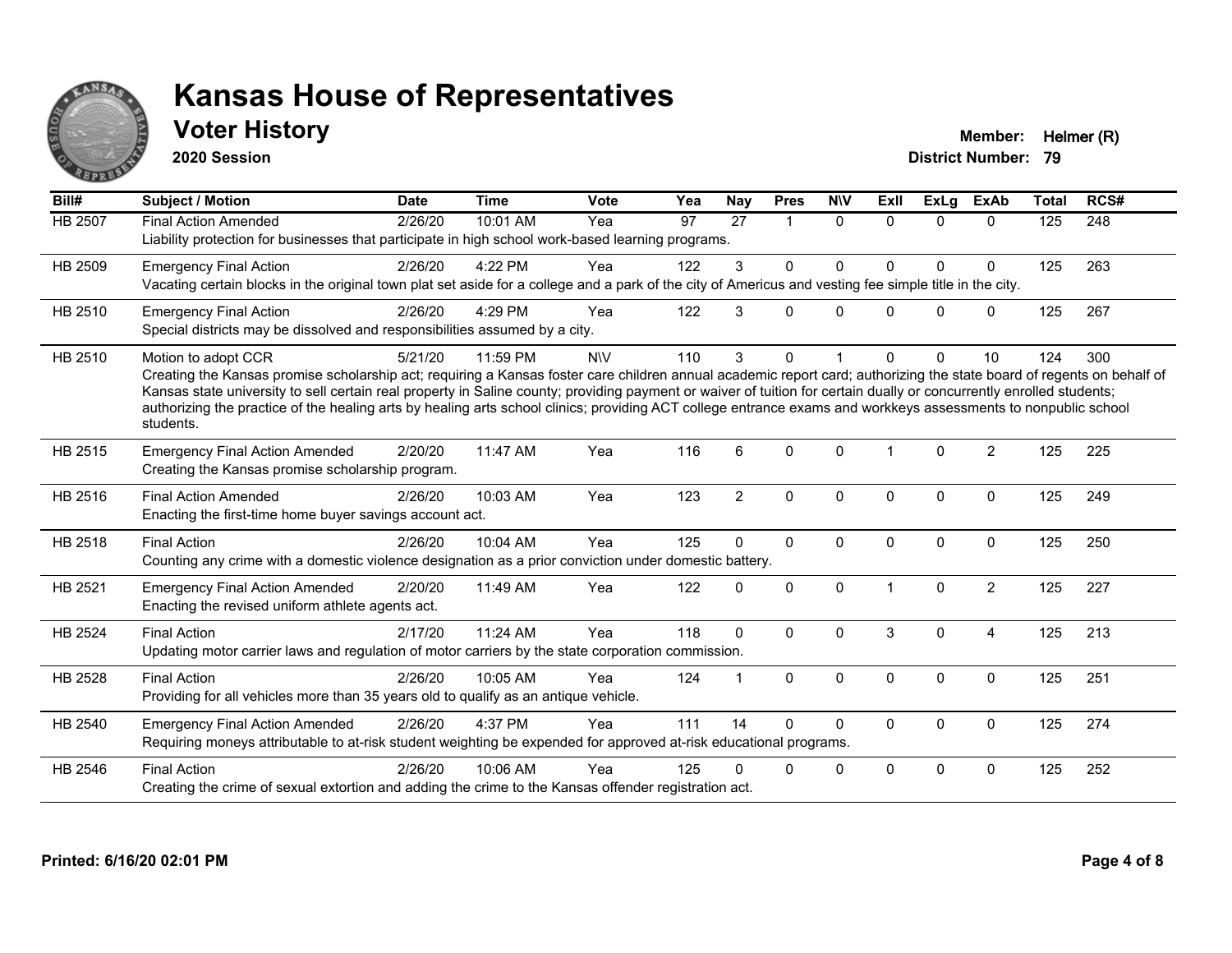

## **Voter History Member: Helmer (R)**

**2020 Session**

| Bill#          | <b>Subject / Motion</b>                                                                                                                                                                                                                                                                                         | <b>Date</b> | <b>Time</b> | Vote | Yea | <b>Nay</b>     | <b>Pres</b>  | <b>NIV</b>   | ExII           | <b>ExLg</b> | <b>ExAb</b>    | <b>Total</b> | RCS# |
|----------------|-----------------------------------------------------------------------------------------------------------------------------------------------------------------------------------------------------------------------------------------------------------------------------------------------------------------|-------------|-------------|------|-----|----------------|--------------|--------------|----------------|-------------|----------------|--------------|------|
| HB 2547        | <b>Final Action Amended</b><br>Making changes to suspended drivers' license requirements.                                                                                                                                                                                                                       | 2/26/20     | 10:07 AM    | Yea  | 125 | 0              | 0            | $\mathbf 0$  | $\Omega$       | $\Omega$    | 0              | 125          | 253  |
| HB 2548        | <b>Final Action Amended</b><br>Claims against the state submitted by the Joint Committee on Special Claims Against the State.                                                                                                                                                                                   | 3/13/20     | 8:19 AM     | Yea  | 115 | $\mathbf 1$    | $\mathbf{0}$ | $\mathbf{0}$ | $\overline{2}$ | $\Omega$    | $\overline{7}$ | 125          | 282  |
| HB 2554        | <b>Final Action</b><br>Enacting the uniform fiduciary income and principal act (UFIPA).                                                                                                                                                                                                                         | 2/26/20     | 10:08 AM    | Yea  | 125 | $\Omega$       | $\mathbf{0}$ | $\mathbf{0}$ | $\Omega$       | $\Omega$    | $\Omega$       | 125          | 254  |
| HB 2571        | <b>Final Action Amended</b><br>Club and drinking establishment liquor license eligibility; spouse is a law enforcement officer in another county.                                                                                                                                                               | 3/12/20     | 11:22 AM    | Yea  | 108 | 12             | $\Omega$     | $\mathbf 0$  | 1              | $\Omega$    | 4              | 125          | 277  |
| HB 2575        | <b>Emergency Final Action Amended</b><br>Amending the Kansas drycleaner environmental response act to change the required deductible rate, environmental surcharge rate and penalty fine amount.                                                                                                                | 2/26/20     | 4:31 PM     | Yea  | 95  | 29             |              | $\Omega$     | $\Omega$       | $\Omega$    | $\Omega$       | 125          | 269  |
| HB 2583        | <b>Emergency Final Action</b><br>Clarify the vacation of territory from city boundaries or release of easements.                                                                                                                                                                                                | 2/26/20     | 4:35 PM     | Yea  | 124 |                | $\Omega$     | $\Omega$     | $\Omega$       | 0           | $\Omega$       | 125          | 273  |
| HB 2585        | <b>Emergency Final Action Amended</b><br>Amending the Kansas drycleaner environmental response act to change the required deductible rate, environmental surcharge rate and penalty fine amount.                                                                                                                | 2/26/20     | 4:27 PM     | Yea  | 123 | $\overline{2}$ | $\Omega$     | $\Omega$     | $\Omega$       | $\Omega$    | $\Omega$       | 125          | 266  |
| HB 2585        | <b>Motion to Concur</b><br>Senate Substitute for HB 2585 by Committee on Utilities - Exempting certain public utilities from Kansas income taxation and allowing the state corporation<br>commission to approve certain contract and reduced electric rates and associated cost recovery from all rate classes. | 5/21/20     | 3:59 PM     | Yea  | 75  | 45             |              | $\Omega$     | $\Omega$       | 0           | 3              | 124          | 296  |
| <b>HB 2587</b> | <b>Final Action</b><br>Allowing venue for an agency adoption to be where a state agency or their subcontracting agencies have offices when the state is the agency.                                                                                                                                             | 2/26/20     | 10:09 AM    | Nav  | 124 |                | $\Omega$     | $\Omega$     | $\Omega$       | 0           | $\Omega$       | 125          | 255  |
| HB 2595        | <b>Final Action Amended</b><br>Eliminating the 30-day delay before offering state surplus property for sale to the general public.                                                                                                                                                                              | 2/20/20     | 11:20 AM    | Yea  | 118 | 3              | -1           | $\Omega$     |                | $\Omega$    | $\overline{2}$ | 125          | 224  |
| HB 2596        | <b>Final Action Amended</b><br>Allowing an alcoholic liquor manufacturer to obtain a drinking establishment license under certain conditions.                                                                                                                                                                   | 3/12/20     | 11:23 AM    | Yea  | 113 |                | $\Omega$     | $\mathbf{0}$ | $\overline{1}$ | $\Omega$    | 4              | 125          | 278  |
| HB 2618        | <b>Emergency Final Action Amended</b><br>Establishing a state broadband grant program under the department of commerce to encourage the deployment of broadband in the state.                                                                                                                                   | 2/26/20     | 4:33 PM     | Yea  | 120 |                | $\Omega$     | $\Omega$     | $\Omega$       | $\Omega$    | $\Omega$       | 125          | 271  |
| HB 2619        | <b>Final Action</b><br>Adjusting the frequency of the KPERS actuarial experience study.                                                                                                                                                                                                                         | 2/26/20     | 10:10 AM    | Yea  | 118 |                | 0            | $\Omega$     | <sup>n</sup>   | ŋ           | $\Omega$       | 125          | 256  |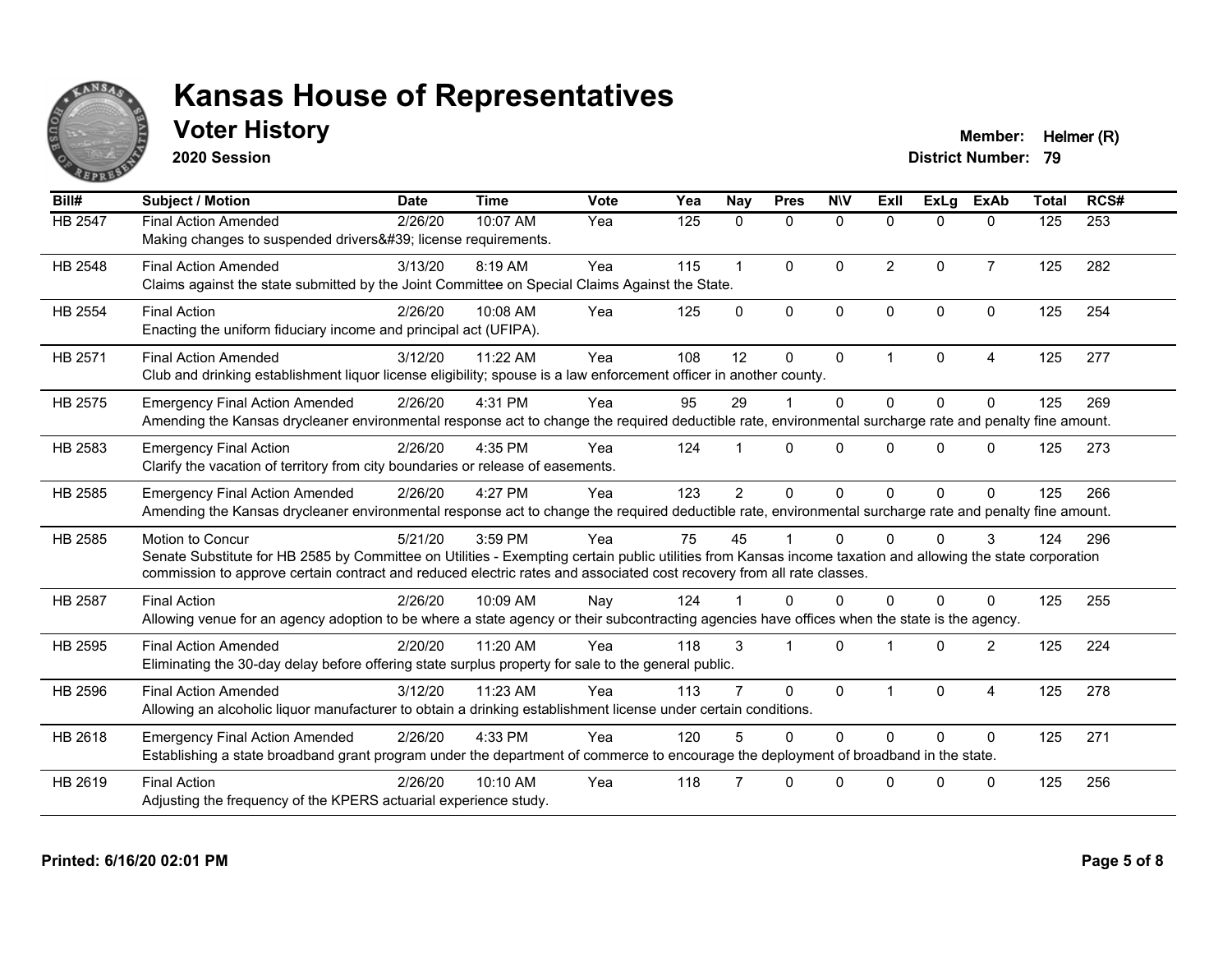

#### **Voter History Member: Helmer (R)**

**2020 Session**

| Bill#           | Subject / Motion                                                                                                                                                                                                                                                                                                                                                                                                                                                                                                                                                                                                                                                                                                                                                                                                                                                                                                                                                                                              | <b>Date</b> | <b>Time</b> | Vote | Yea | Nay      | <b>Pres</b> | <b>NIV</b>   | ExII           | <b>ExLg</b>  | <b>ExAb</b>    | <b>Total</b> | RCS# |
|-----------------|---------------------------------------------------------------------------------------------------------------------------------------------------------------------------------------------------------------------------------------------------------------------------------------------------------------------------------------------------------------------------------------------------------------------------------------------------------------------------------------------------------------------------------------------------------------------------------------------------------------------------------------------------------------------------------------------------------------------------------------------------------------------------------------------------------------------------------------------------------------------------------------------------------------------------------------------------------------------------------------------------------------|-------------|-------------|------|-----|----------|-------------|--------------|----------------|--------------|----------------|--------------|------|
| <b>HB 2619</b>  | <b>Motion to Concur</b><br>Senate Substitute for HB 2619 by Committee on Financial Institutions and Insurance - Enacting the Kansas economic recovery loan deposit program, updating field of<br>membership requirements of credit unions and allowing privilege tax deductions on agricultural real estate loans and single family residence loans.                                                                                                                                                                                                                                                                                                                                                                                                                                                                                                                                                                                                                                                          | 5/21/20     | 11:59 PM    | Yea  | 114 | 3        | $\Omega$    | $\Omega$     | $\Omega$       | $\Omega$     | $\overline{7}$ | 124          | 298  |
| HB 2646         | <b>Final Action</b><br>Allowing the attorney general to coordinate training for law enforcement agencies on missing and murdered indigenous people.                                                                                                                                                                                                                                                                                                                                                                                                                                                                                                                                                                                                                                                                                                                                                                                                                                                           | 2/26/20     | 10:11 AM    | Yea  | 125 | U        | 0           |              |                | 0            | $\Omega$       | 125          | 257  |
| HB 2689         | <b>Final Action Amended</b><br>Amending the angel investor tax credit with respect to the definition of qualified securities, tax credit limitations and amounts, investor requirements and extending the<br>date that credits may be allowed.                                                                                                                                                                                                                                                                                                                                                                                                                                                                                                                                                                                                                                                                                                                                                                | 3/13/20     | 8:23 AM     | Yea  | 103 | 12       |             | 0            | $\overline{2}$ | $\Omega$     | $\overline{7}$ | 125          | 283  |
| HB 2695         | <b>Emergency Final Action</b><br>Allowing special agents from the department of corrections to attend the Kansas law enforcement training center.                                                                                                                                                                                                                                                                                                                                                                                                                                                                                                                                                                                                                                                                                                                                                                                                                                                             | 2/26/20     | 4:34 PM     | Yea  | 125 | 0        | 0           | $\mathbf{0}$ | 0              | $\Omega$     | $\Omega$       | 125          | 272  |
| HB 2699         | <b>Final Action</b><br>Requiring court services officers to assist with child in need of care cases when directed by a judge.                                                                                                                                                                                                                                                                                                                                                                                                                                                                                                                                                                                                                                                                                                                                                                                                                                                                                 | 2/26/20     | 10:13 AM    | Yea  | 105 | 20       | 0           | $\Omega$     | $\mathbf{0}$   | $\mathbf{0}$ | 0              | 125          | 258  |
| HB 2702         | <b>Emergency Final Action</b><br>Decoupling the KIT and KIR workforce training programs from the high performance incentive fund program and enhancing the workforce training tax credit.                                                                                                                                                                                                                                                                                                                                                                                                                                                                                                                                                                                                                                                                                                                                                                                                                     | 2/26/20     | 4:32 PM     | Yea  | 125 | $\Omega$ | $\Omega$    | $\Omega$     | $\Omega$       | $\Omega$     | $\Omega$       | 125          | 270  |
| HB 2702         | Motion to adopt CCR<br>Enacting the Kansas taxpayer protection act; establishing notice and public hearing requirements prior to approval by a governing body to exceed its revenue neutral<br>rate for the imposition of property tax and discontinuing the city and county tax lid; providing a waiver of interest and fees on certain delinquent property taxes for a<br>period of time and delaying preparation of delinquent real estate tax list and notice; prohibiting valuation increase for real property solely as the result of normal repair,<br>replacement or maintenance of existing structure; providing for county treasurers to establish a payment plan for the payment of delinquent or nondelinquent taxes;<br>requiring the state board of tax appeals to serve orders and notices by electronic means if requested by the party; prohibiting county appraisers and the state board of<br>tax appeals from increasing the valuation of county appraised property in valuation appeals. | 5/21/20     | 11:59 PM    | Yea  | 89  | 28       | 0           | $\Omega$     | n              | 0            | 7              | 124          | 299  |
| <b>HB 2708</b>  | <b>Emergency Final Action</b><br>Creating a drug abuse treatment program for people on diversion and allowing county attorneys to enter into agreements with court services and community<br>corrections for supervision.                                                                                                                                                                                                                                                                                                                                                                                                                                                                                                                                                                                                                                                                                                                                                                                     | 2/26/20     | 4:23 PM     | Yea  | 125 | 0        | 0           | $\Omega$     | $\Omega$       | $\Omega$     | $\Omega$       | 125          | 264  |
| HB 2713         | <b>Emergency Final Action Amended</b><br>Enacting the revised uniform law on notarial acts.                                                                                                                                                                                                                                                                                                                                                                                                                                                                                                                                                                                                                                                                                                                                                                                                                                                                                                                   | 2/26/20     | 4:30 PM     | Yea  | 122 | 3        | 0           | $\mathbf 0$  | $\Omega$       | $\Omega$     | 0              | 125          | 268  |
| <b>HCR 5025</b> | <b>EFA Amend and Debate</b><br>Ratifying and providing the continuation of the March 12, 2020, state of disaster emergency declaration for the state of Kansas.                                                                                                                                                                                                                                                                                                                                                                                                                                                                                                                                                                                                                                                                                                                                                                                                                                               | 3/13/20     | 11:21 AM    | Yea  | 116 | 0        | 0           | ∩            | $\mathfrak{p}$ | 0            | $\overline{7}$ | 125          | 284  |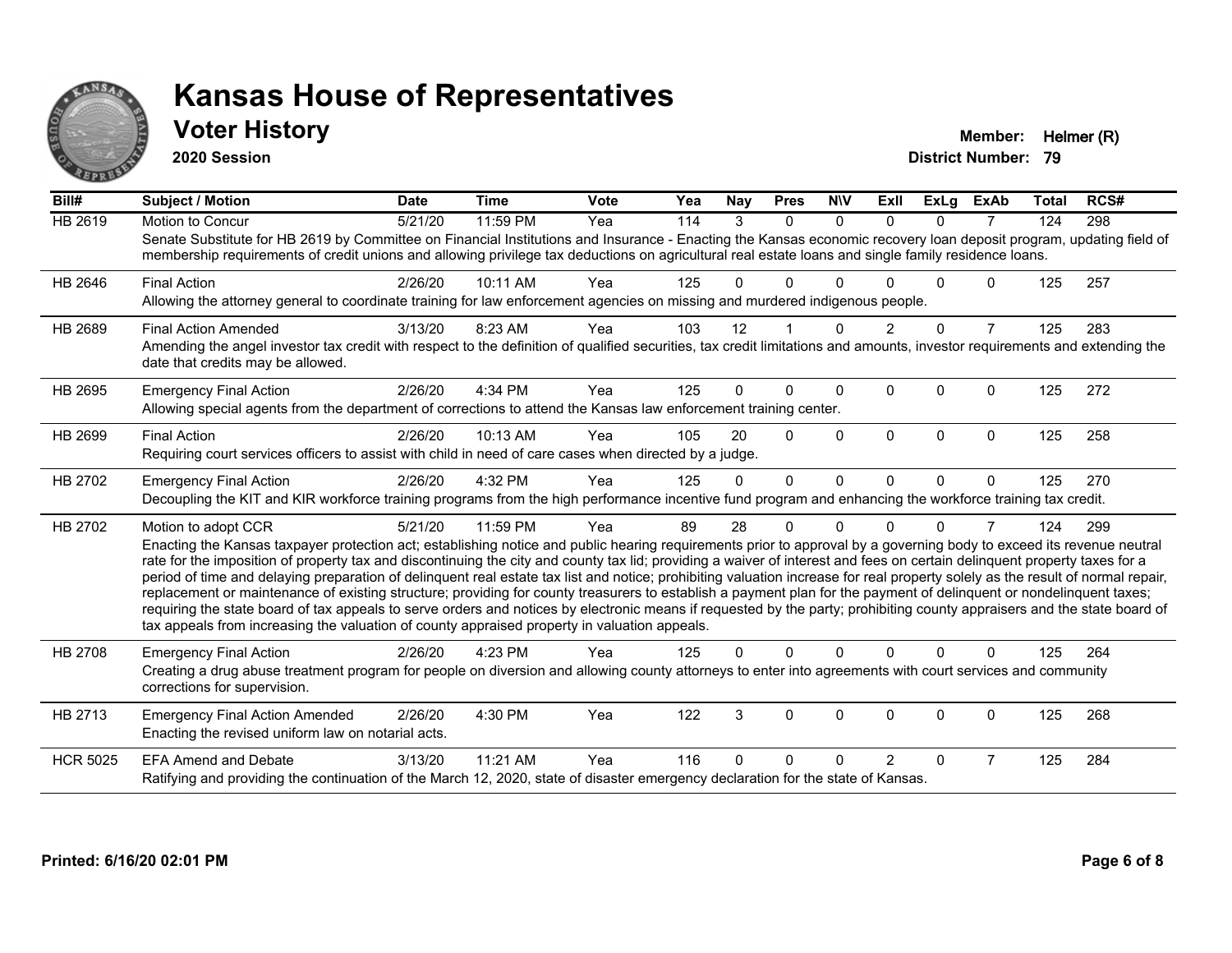

#### **Voter History Member: Helmer (R)**

**2020 Session**

| Bill#           | Subject / Motion                                                                                                                                                                                                                                                                  | <b>Date</b> | Time      | <b>Vote</b> | Yea | <b>Nay</b> | <b>Pres</b> | <b>NIV</b> | ExII          | <b>ExLg</b>   | <b>ExAb</b> | Total | RCS# |
|-----------------|-----------------------------------------------------------------------------------------------------------------------------------------------------------------------------------------------------------------------------------------------------------------------------------|-------------|-----------|-------------|-----|------------|-------------|------------|---------------|---------------|-------------|-------|------|
| <b>HCR 5025</b> | Motion to adopt CCR<br>Ratifying and providing the continuation of the March 12, 2020, state of disaster emergency declaration for the state of Kansas, subject to limitations.                                                                                                   | 3/19/20     | 4:11 PM   | Yea         | 115 | 0          | $\Omega$    | $\Omega$   | $\Omega$      | $\Omega$      | 10          | 125   | 293  |
| <b>SB 27</b>    | FFA Amend and Debate<br>House Substitute for SB 27 by Committee on Commerce, Labor and Economic Development - Providing for a maximum of 26 weeks of unemployment insurance<br>benefits and compensation for the pre-payment waiting period.                                      | 3/17/20     | $1:02$ PM | Yea         | 119 |            |             |            |               |               |             | 125   | 288  |
| <b>SB 66</b>    | Motion to adopt CCR<br>Appropriations for Fy 2020, 2021 and 2022 for various state agencies.                                                                                                                                                                                      | 3/19/20     | 3:52 PM   | Yea         | 99  | 16         | ∩           | $\Omega$   | <sup>0</sup>  | ŋ             | 10          | 125   | 292  |
| SB 102          | <b>EFA Amend and Debate</b><br>House Substitutes for SB 102 by Committee on Judiciary - Allowing the chief justice of the Kansas supreme court to extend or suspend deadlines or time limitations to<br>secure the health and safety of court users, staff and judicial officers. | 3/16/20     | 12:13 PM  | Yea         | 113 |            | 0           | $\Omega$   | 3             | 0             |             | 125   | 285  |
| <b>SB 142</b>   | EFA Sub Bill Amended<br>House Substitute for SB No. 142 by House Committee on K-12 Education Budget - Authorizing the state board of education to grant waivers for school districts from<br>the requirement to provide a minimum number of school hours during the school term.  | 3/17/20     | 10:31 AM  | Yea         | 117 | 2          |             |            |               |               |             | 125   | 287  |
| SB 155          | <b>Final Action</b><br>Cemetery district territory deannexed from the territory of Valley Center.                                                                                                                                                                                 | 2/7/20      | $4:08$ PM | Yea         | 119 |            | $\Omega$    | 3          | $\Omega$      | $\mathcal{P}$ | $\Omega$    | 125   | 210  |
| SB 173          | <b>EFA Amend and Debate</b><br>House Substitute for SB 173 by Committee on Appropriations - Providing for the Eisenhower legacy transportation plan.                                                                                                                              | 3/16/20     | 7:20 PM   | Yea         | 103 | 16         |             | U          | $\mathcal{P}$ | 0             | 3           | 125   | 286  |
| SB 173          | Motion to adopt CCR<br>House Substitute for SB 173 by Committee on Appropriations - Providing for the Eisenhower legacy transportation plan.                                                                                                                                      | 3/19/20     | 12:04 PM  | Yea         | 112 |            |             | U          | $\Omega$      | $\Omega$      | 10          | 125   | 291  |
| <b>SCR 1613</b> | <b>Final Action</b><br>Amending the bill of rights of the constitution of the state of Kansas to reserve to the people the right to regulate abortion through their elected state representatives<br>and senators.                                                                | 2/7/20      | $4:07$ PM | Yea         | 80  | 43         |             |            |               | 2             | $\Omega$    | 125   | 209  |